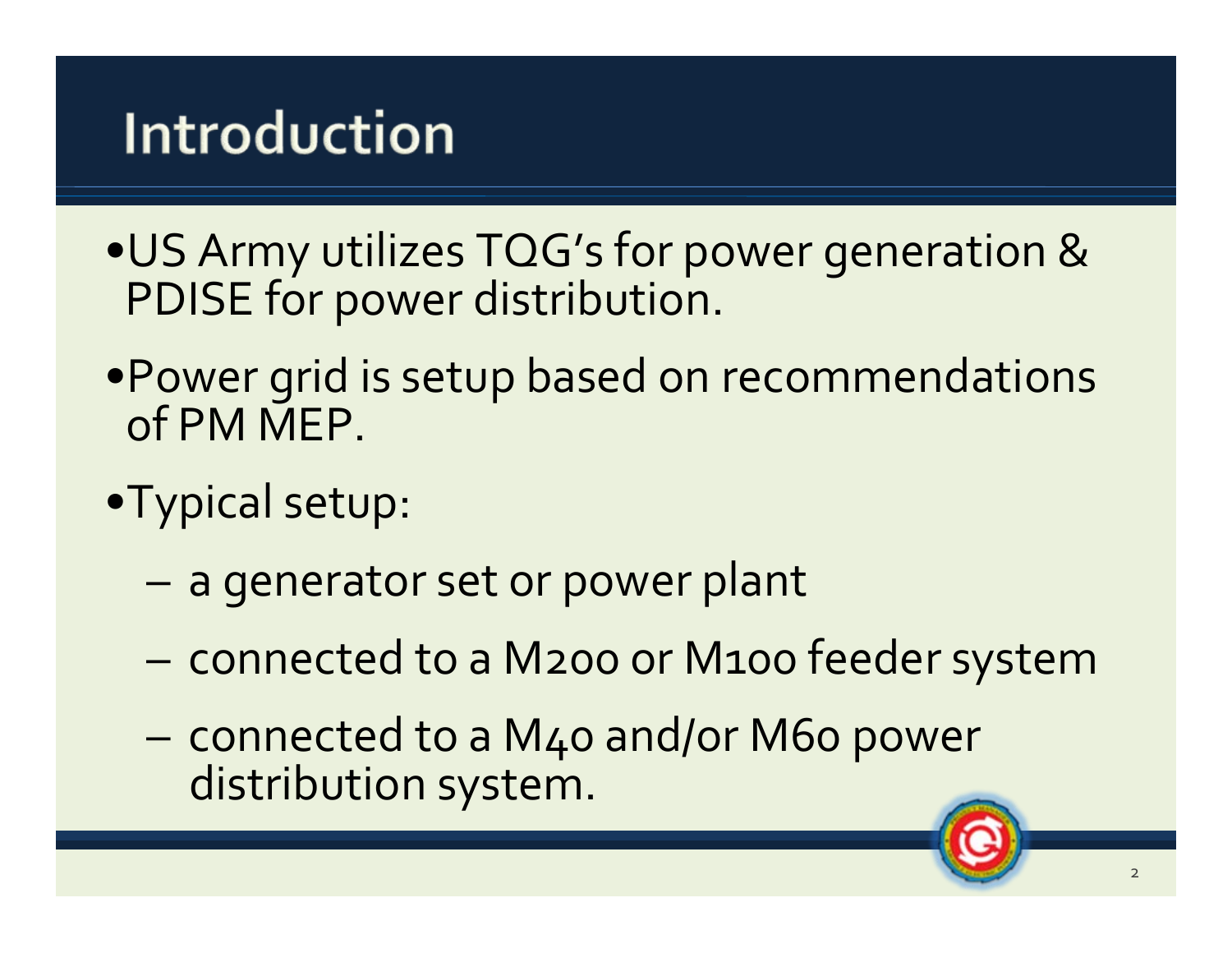# Introduction

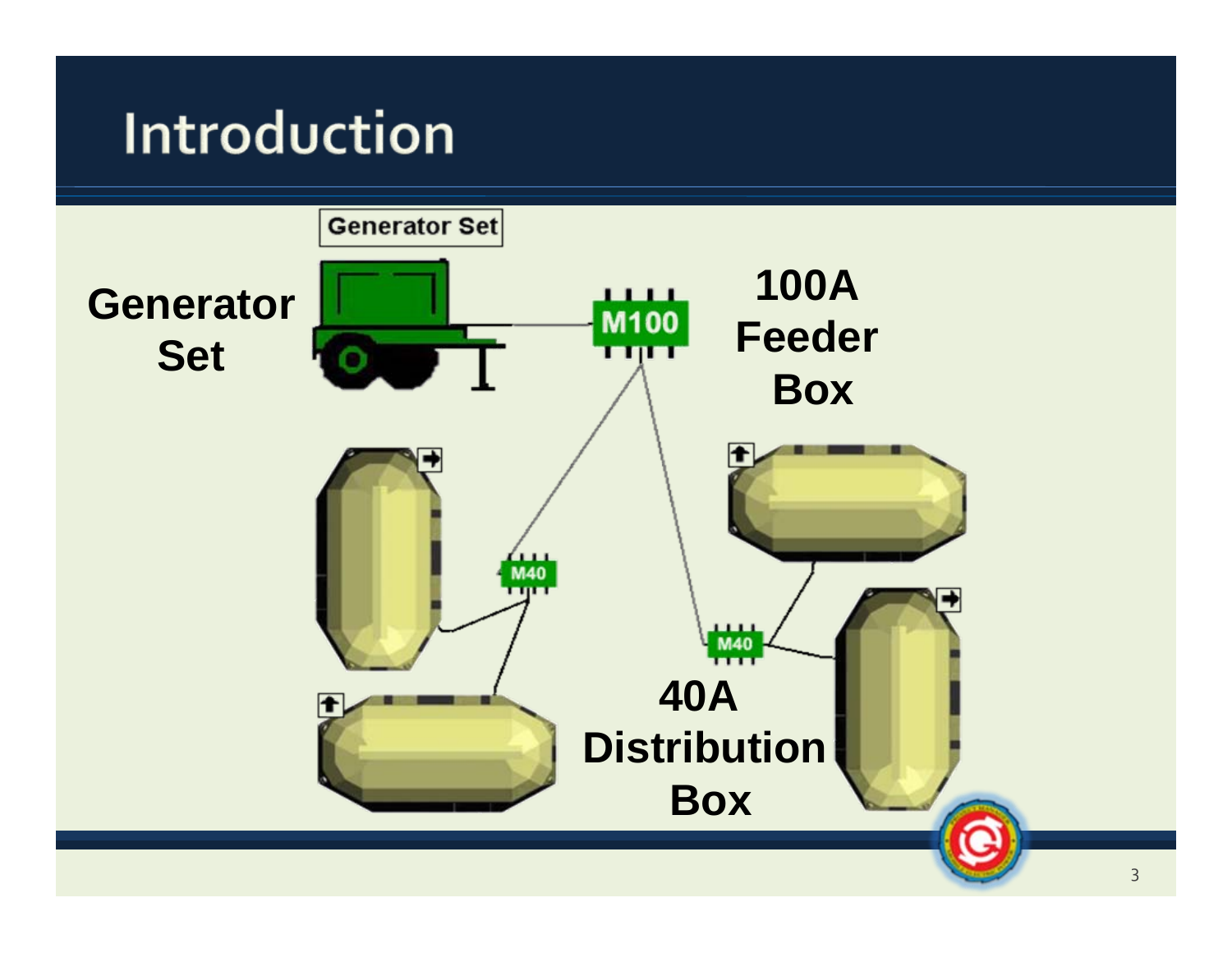- •Many who set up power grids in the field do not have the knowledge base to set up the grid, parallel generator sets or manually balance loads.
	- Potential safety issues due to poor grounding practices
	- Instances of poor power grid setup

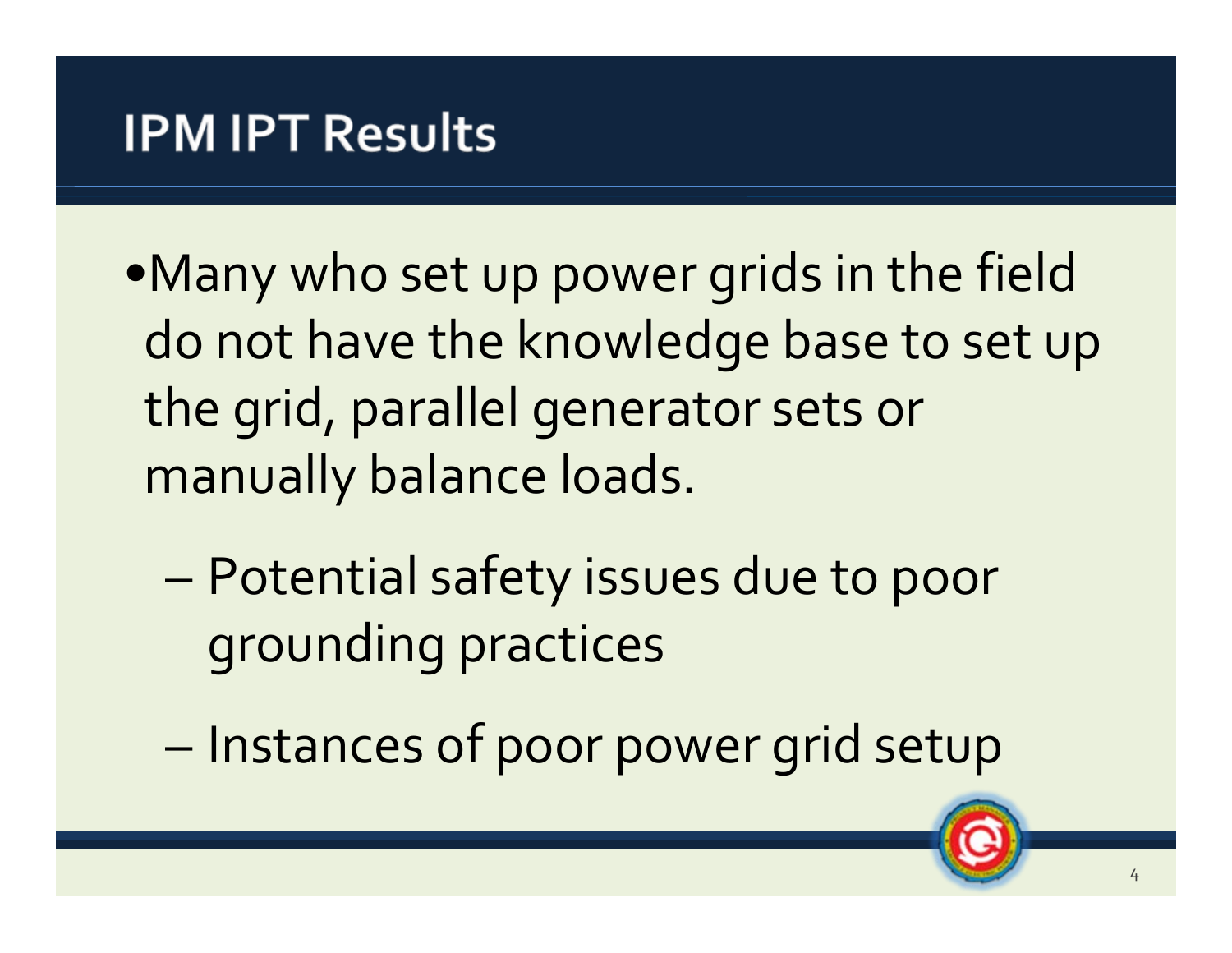- •Those who have the knowledge still have issues with improper electrical phase balance due to changing requirements.
	- – Dedicated soldiers to manually balance loads
	- –Frequent shut down of power grid
	- – Potential lengthy time to restart if trained personnel are not available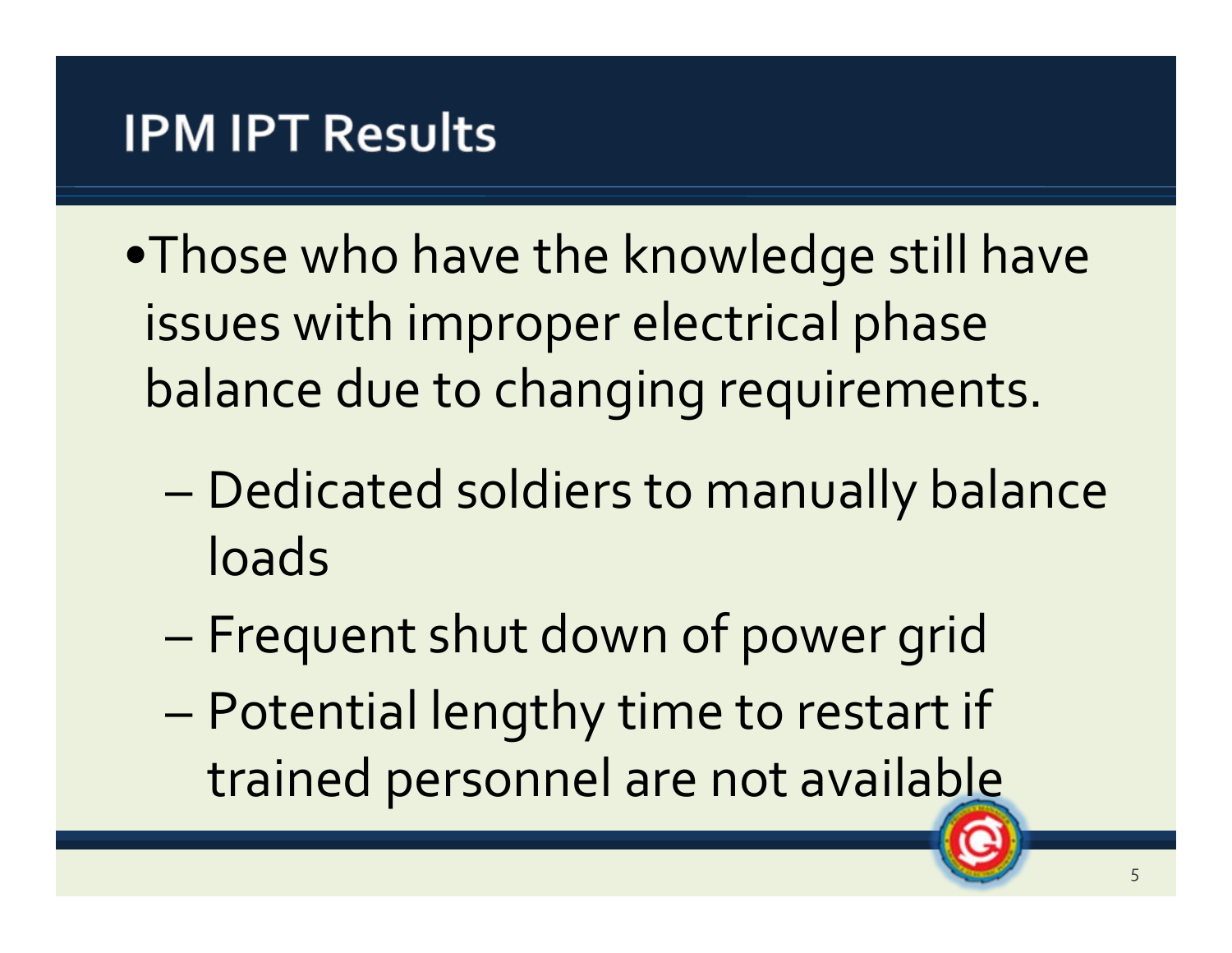- Has single phase outputs that must be manually wired in a balanced configuration
- No indication if a proper ground is present
- Reconfiguration requires power down

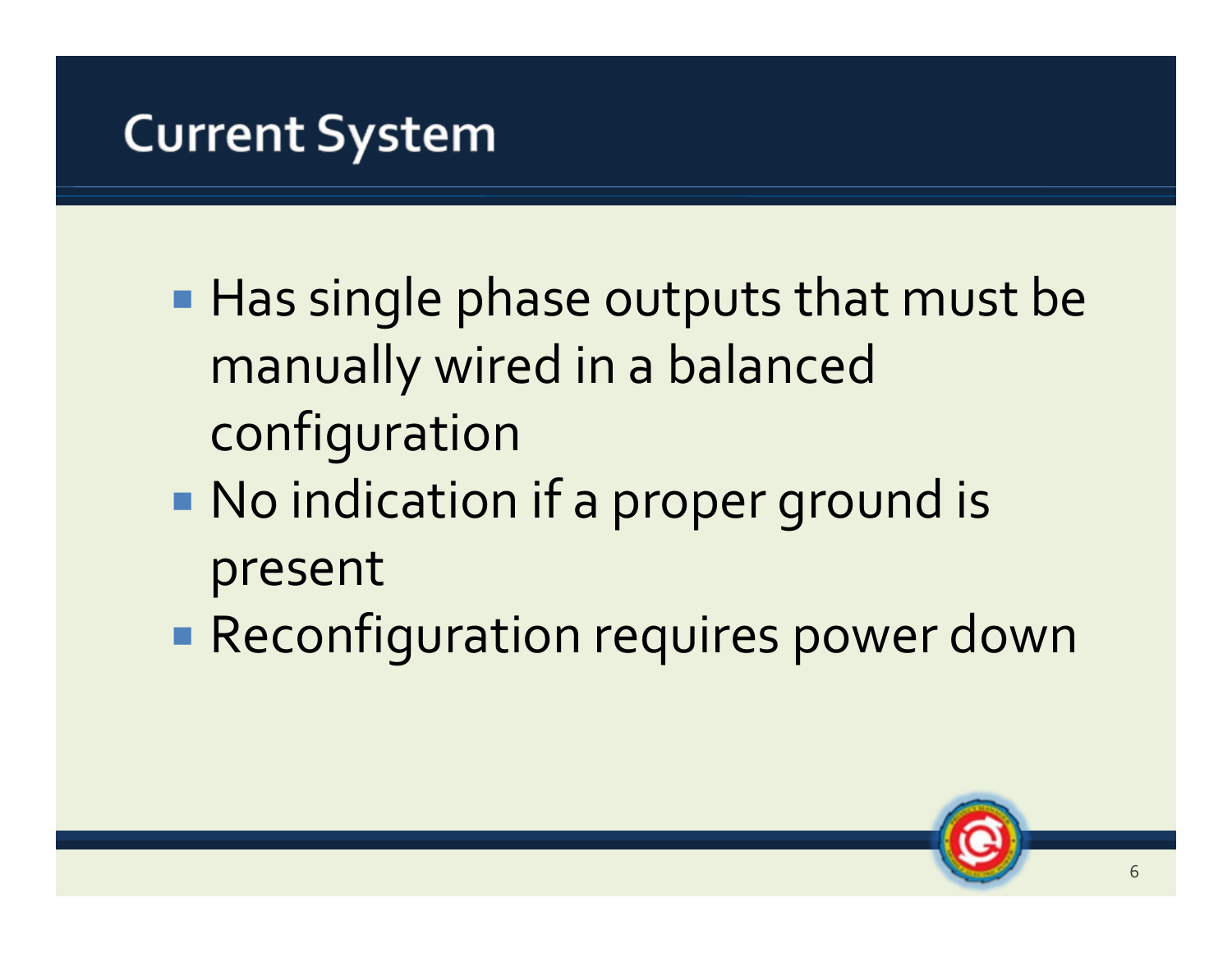#### **Recommendations**

#### Automatic Load Balancing **Electrical Safety Features**

# Auto Load Transfer **• Diagnostics/Prognostics**



Threshold

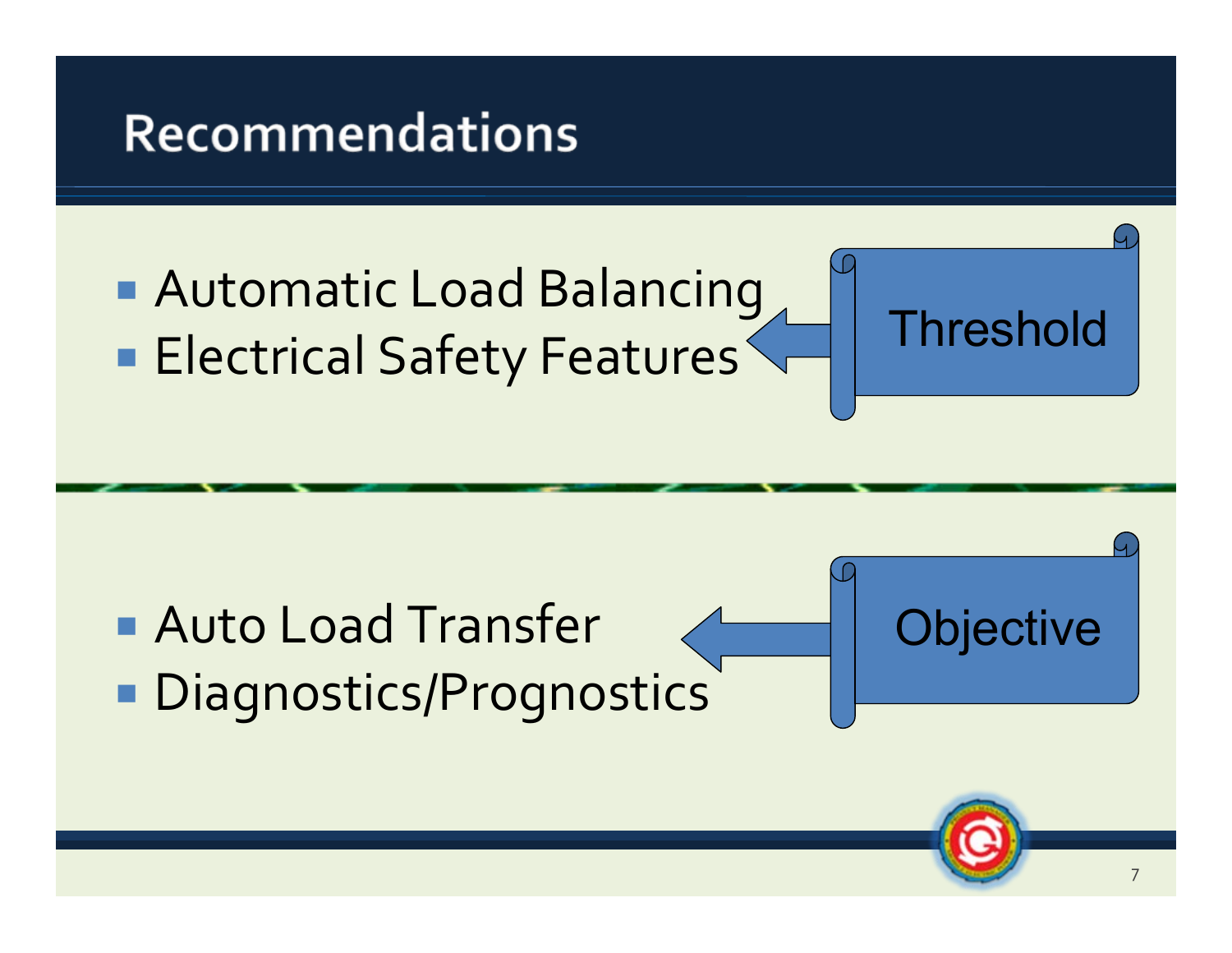# **Initial Prototype Results**

- Developed a prototype system that enabled some safety features as well as automatic load balancing
- The prototype system is a 200A system
- Taken to TOCFEST April 2008 and powered sensitive communications and network equipment



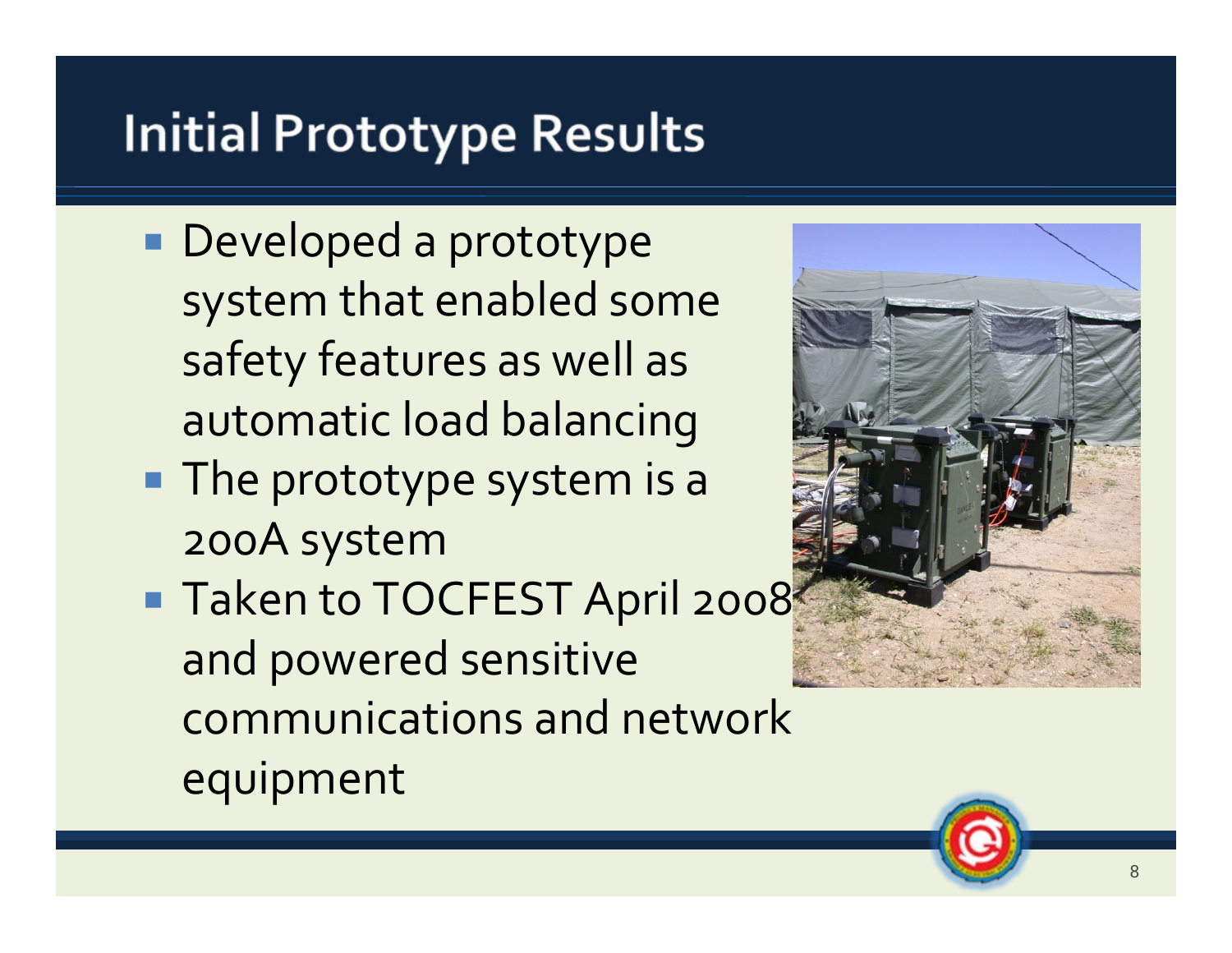#### **Initial Prototype Results**



 $\overline{q}$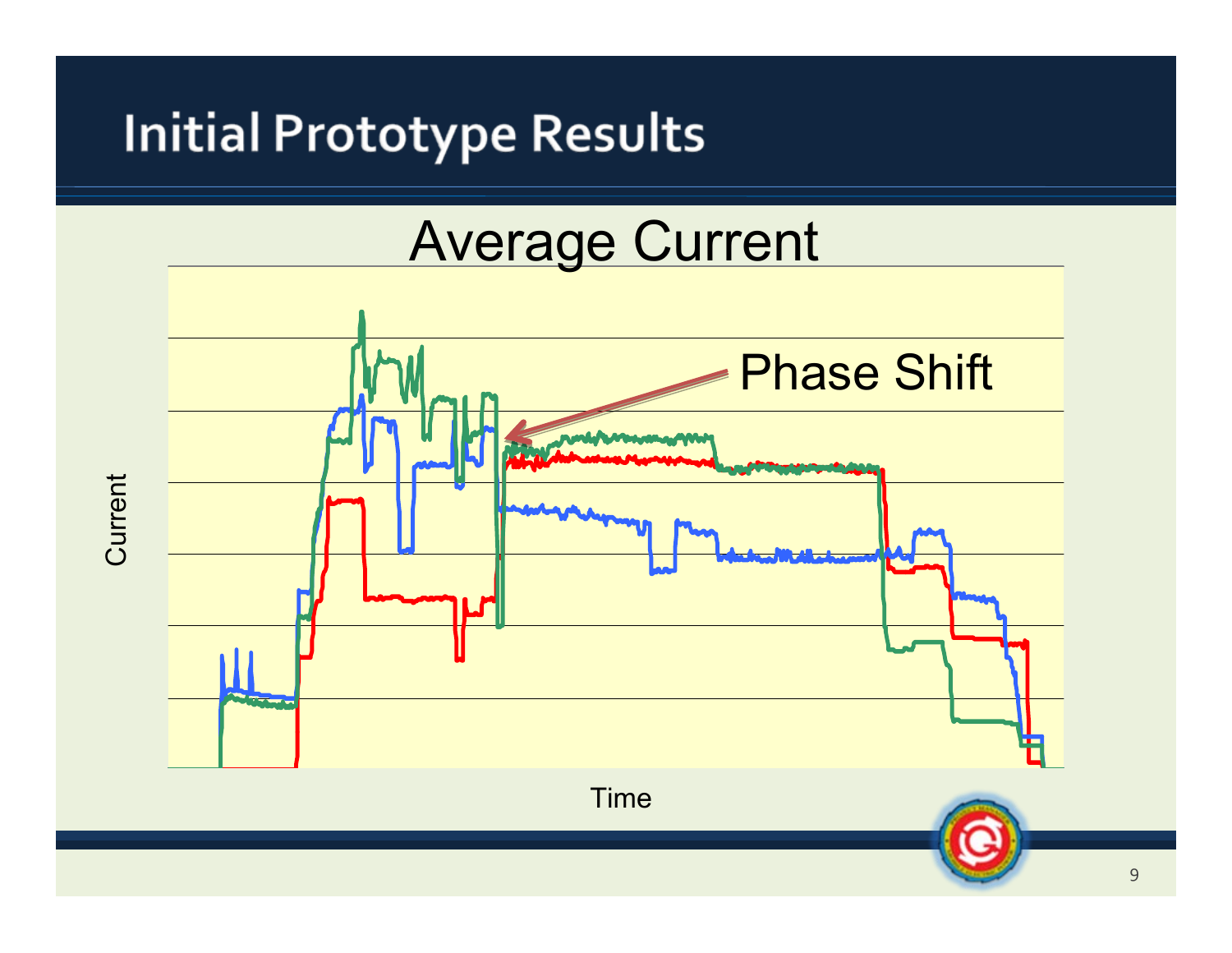# **Defense Acquisition Challenge (DAC)**

# **Army DAC Mission**

Test & Evaluate non-developmental items that demonstrate potential to satisfy U.S. Army requirements and would then be procured.

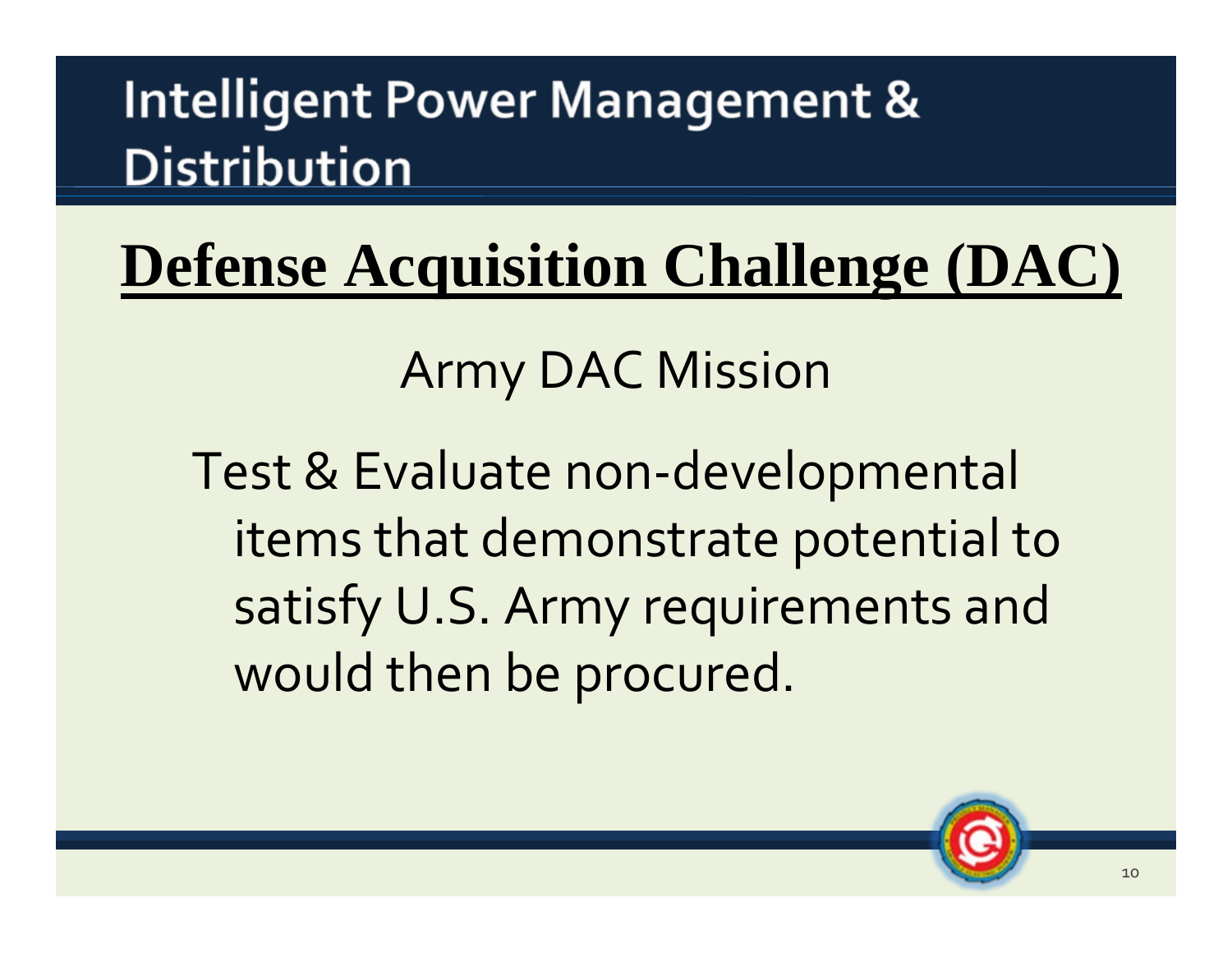# **IPMDS Program Summary**

The purpose of the IPMDS DAC Program is to purchase intelligent power distribution systems rated at <sup>100</sup> amps and 40 amps and to test these systems to determine if they can meet US Army electrical and environmental requirements. If successful, potential benefits include reduced training and increased reliability of the power grid.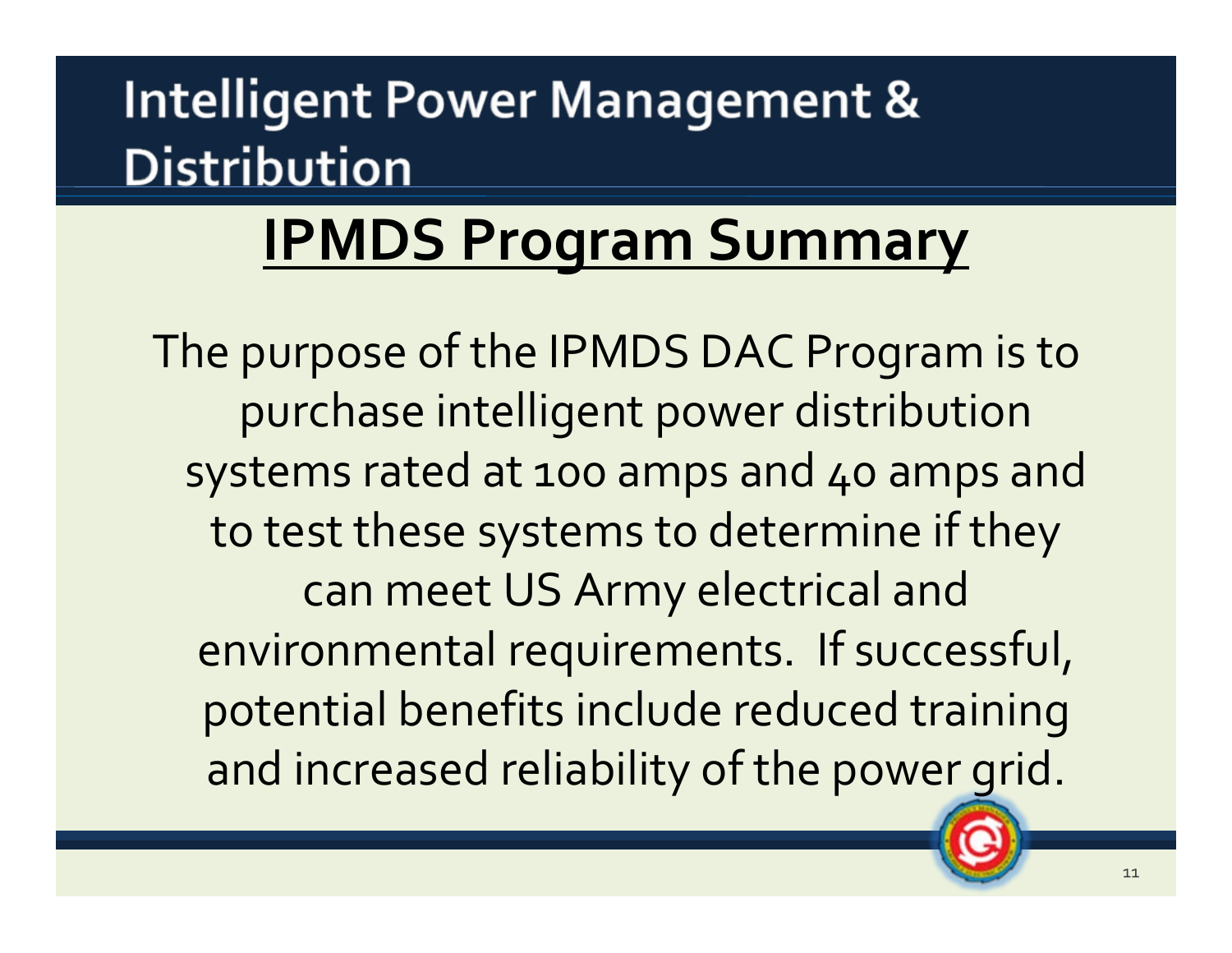- **Utilizing the "Comparative Test to** Procure" method
	- Use funding obtained through the DAC program via OSD AS&C and PM MEP to develop and test multiple systems to achieve the program goals.
- ■ Kick-off for the 2009 DAC Programs: November  $5<sup>th</sup>$  2008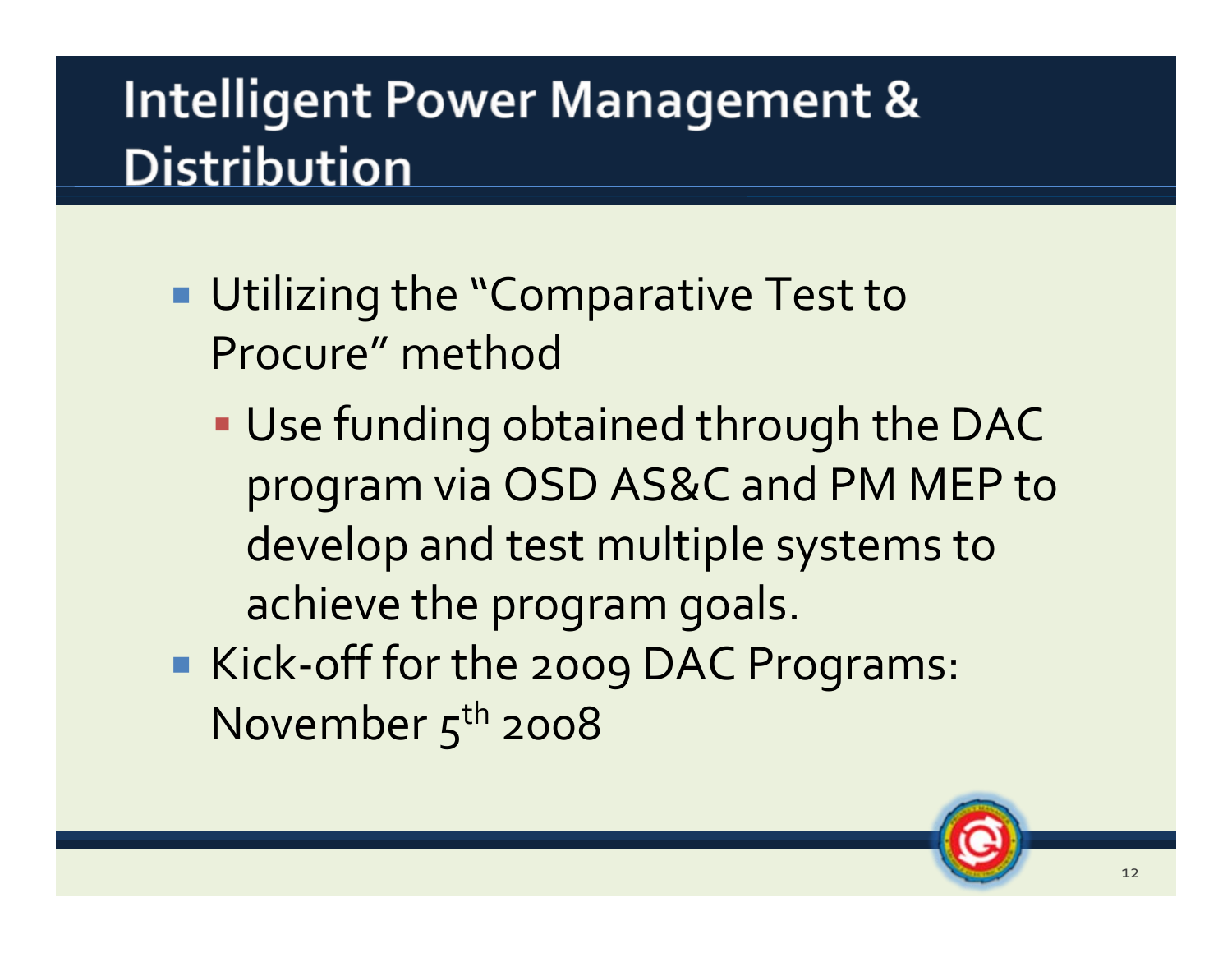#### Physical Requirements

- p. Weight: Less than or Equal to:
	- **77 lbs (100A), 55lbs (40A)**
- Size: Less than or Equal to:
- $\blacksquare$  6.4 ft<sup>3</sup> (100A), 4.91 ft<sup>3</sup> (40A)
- **Electric Power Quality** 
	- **Operational Test**
	- **Automatic Electrical Phase Balance Test**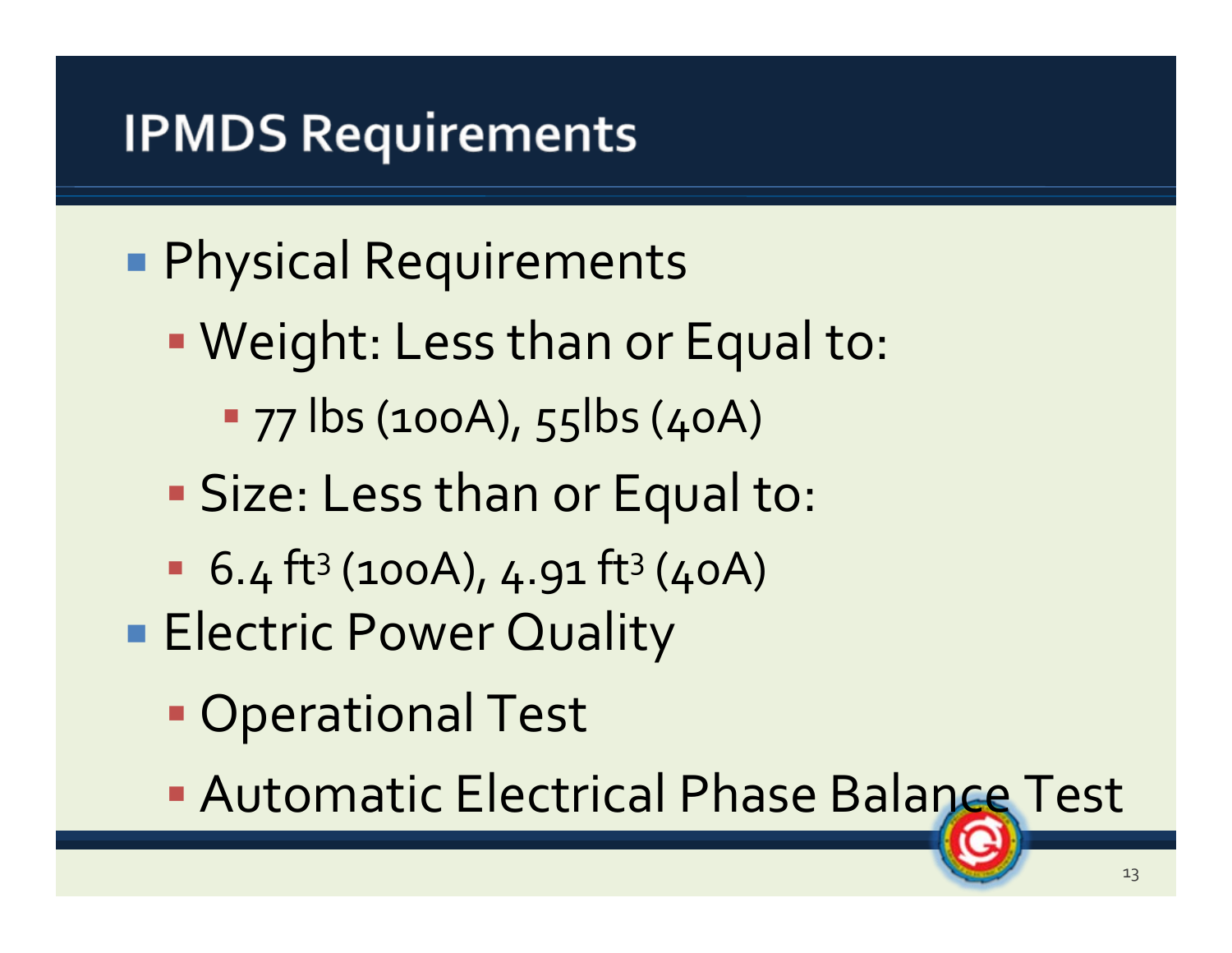- **Electric Power Quality (cont)** 
	- p. Voltage and Frequency Regulation Test
		- 3% Voltage
		- **B**<sub>3</sub>% Frequency
	- Compatibility Test
		- ▪Compatibility with current PDISE / DISE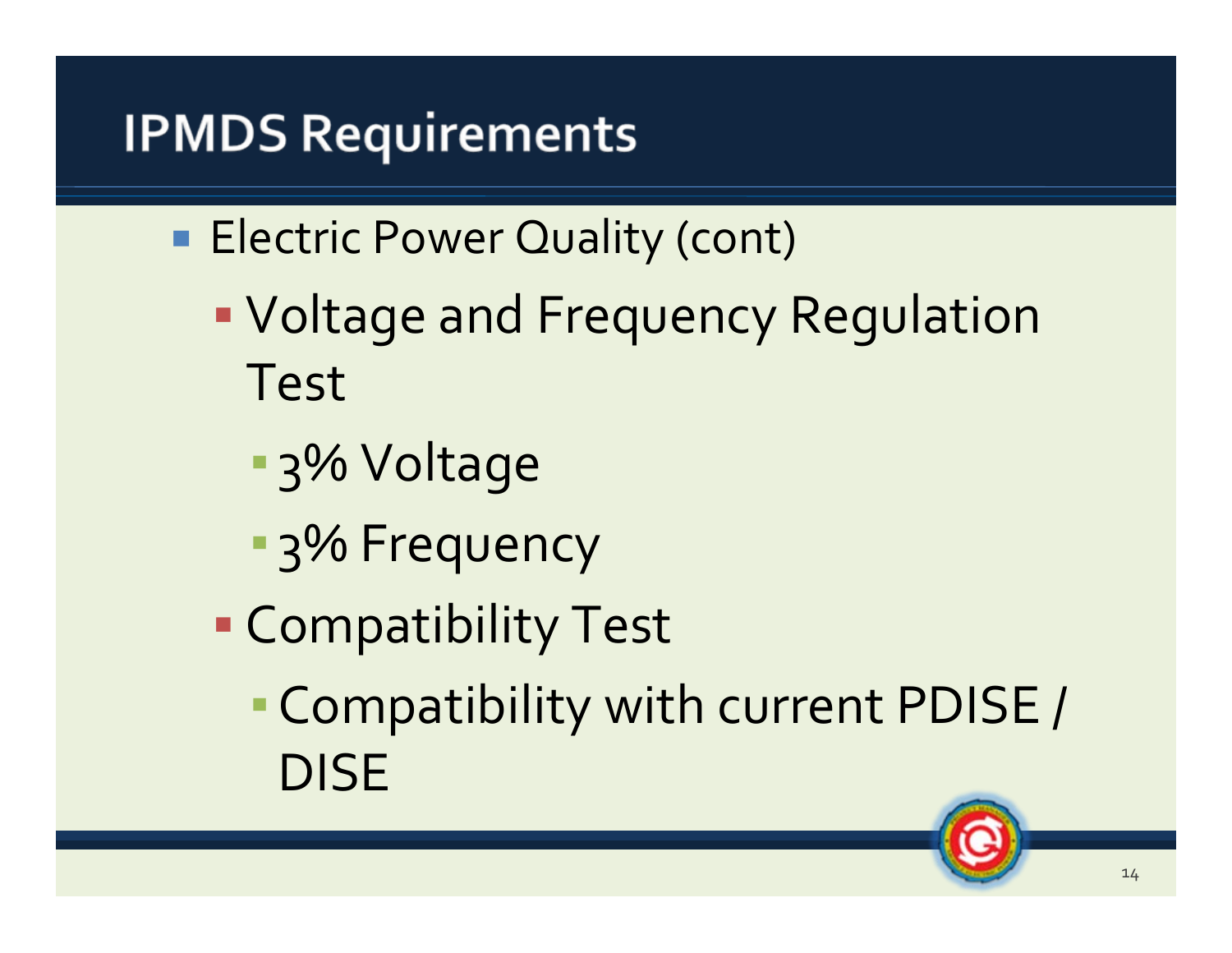- **Electric Power Quality (cont)** 
	- **Interface Test**
	- **Endurance Test** 
		- 250 hrs
	- Short Circuit Test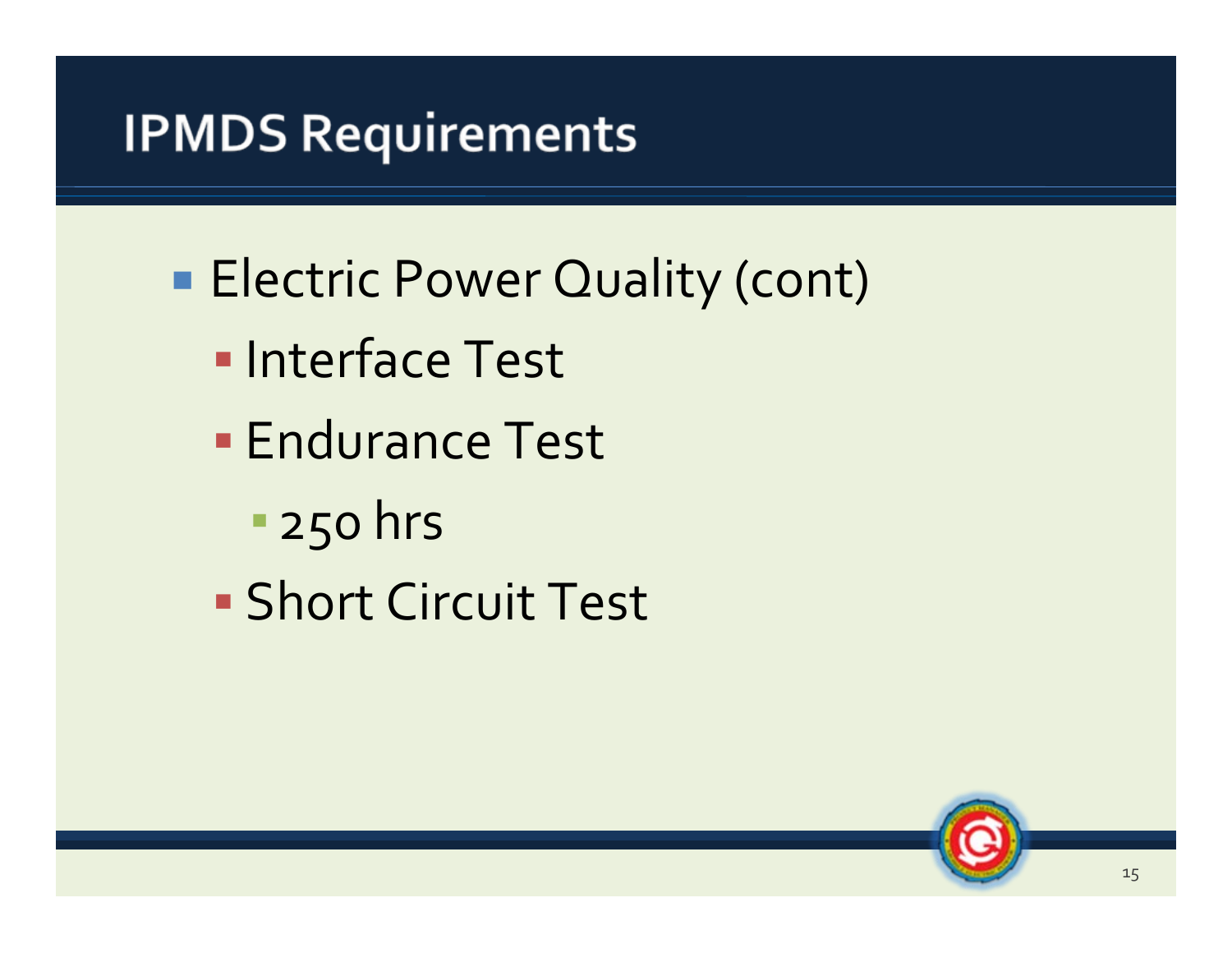#### **Improper Ground Test**

- **Protect and/or shield soldiers from** shock hazards and contacting exposed (energized) circuits.
- Will not energize the output terminals unless the power source is connected correctly to the loads.
- Visual indicators that clearly show system status and function status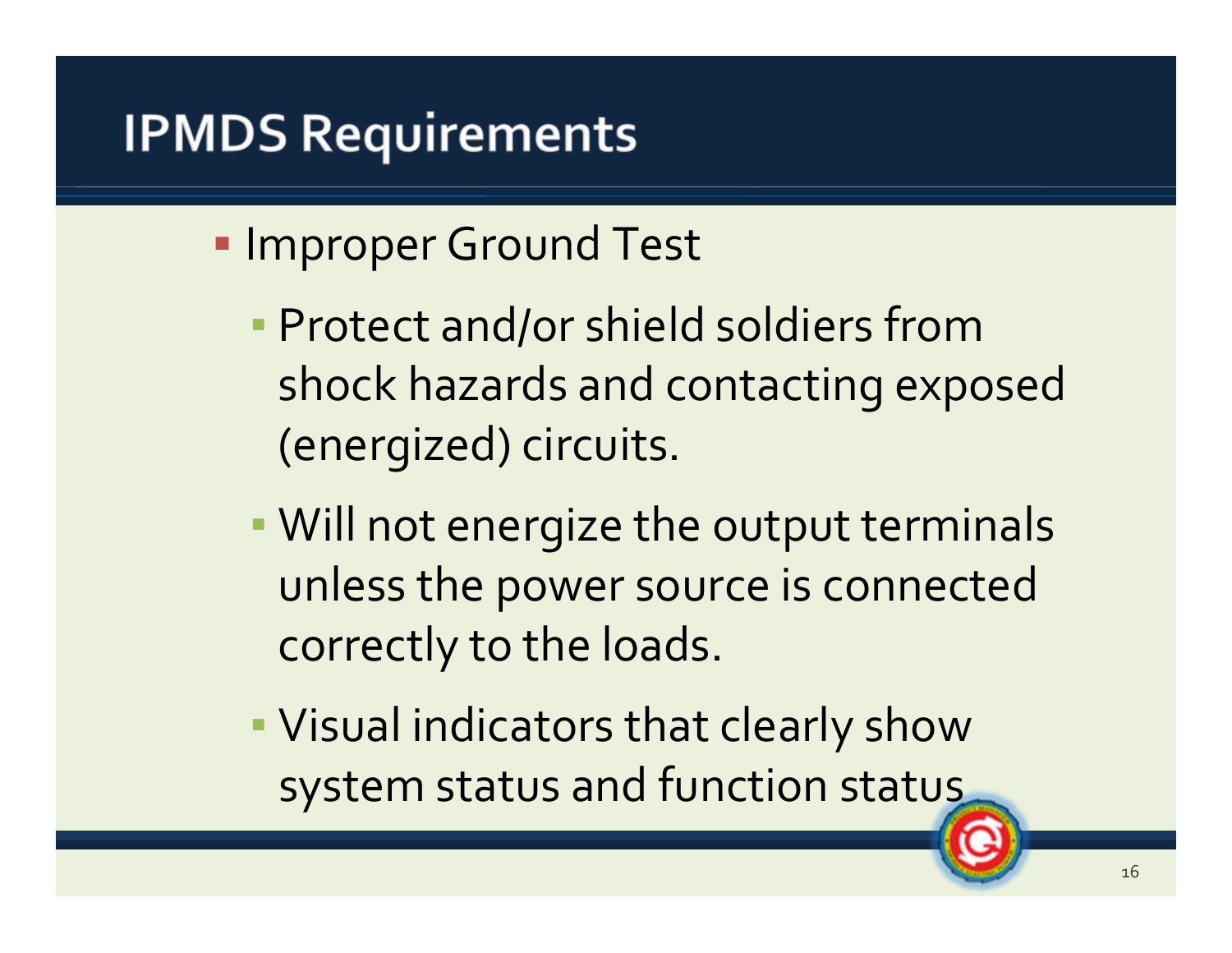- **Environmental Requirements** 
	- p. **High Temperature Storage & Operation** 
		- 160°F (Storage) /140°F (Operation)
	- **Low Temperature Storage & Operation** 
		- -60°F (Storage) / -50°F (Operation)
	- **Shock/Vibration**

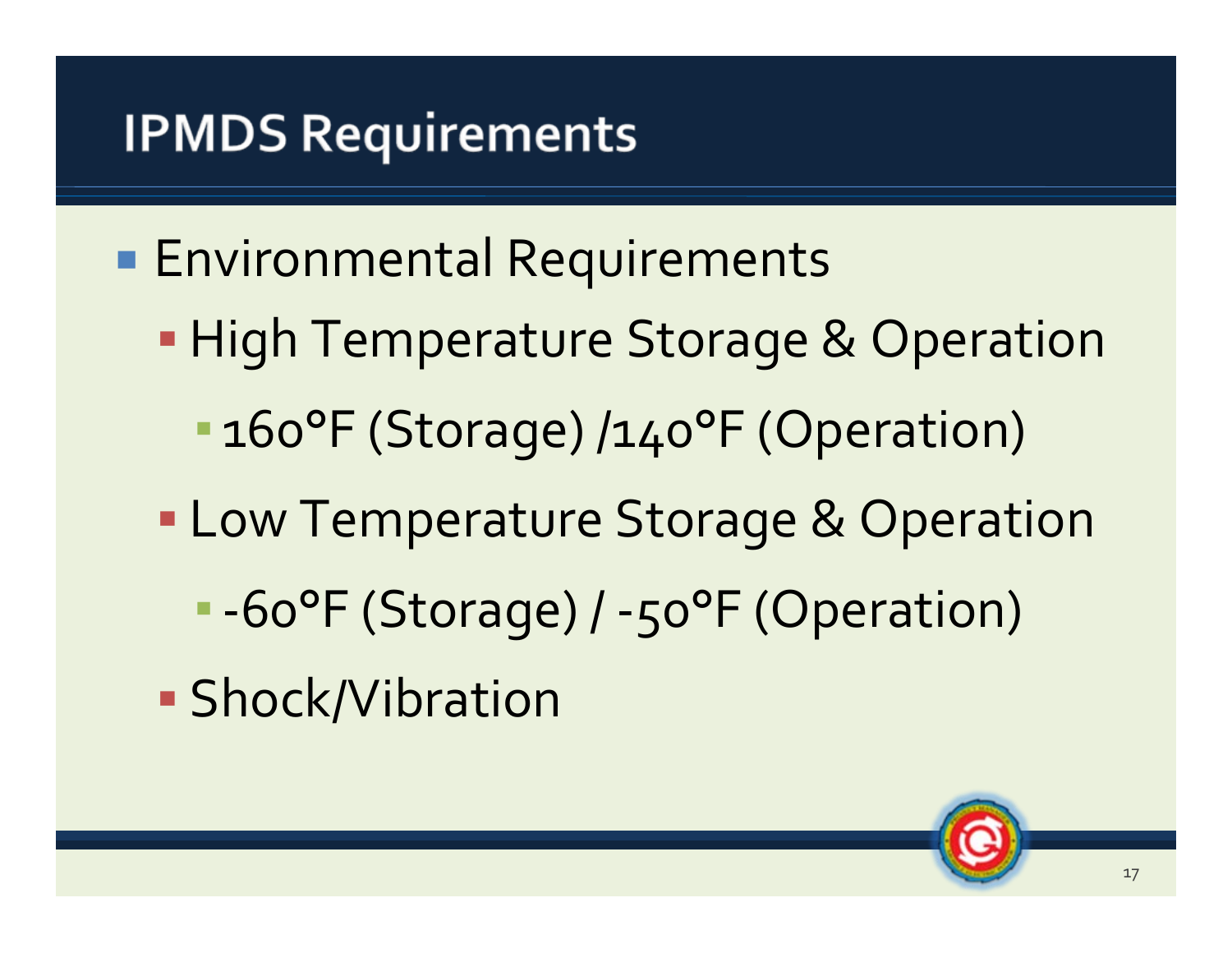- **Environmental Requirements (Continued)** 
	- Rain/Humidity
	- **Fungus**
	- Salt Fog
	- **Sand and Dust Intrusion**
- **Signature Suppression** 
	- Electro-Magnetic Interference per MIL-STD 461

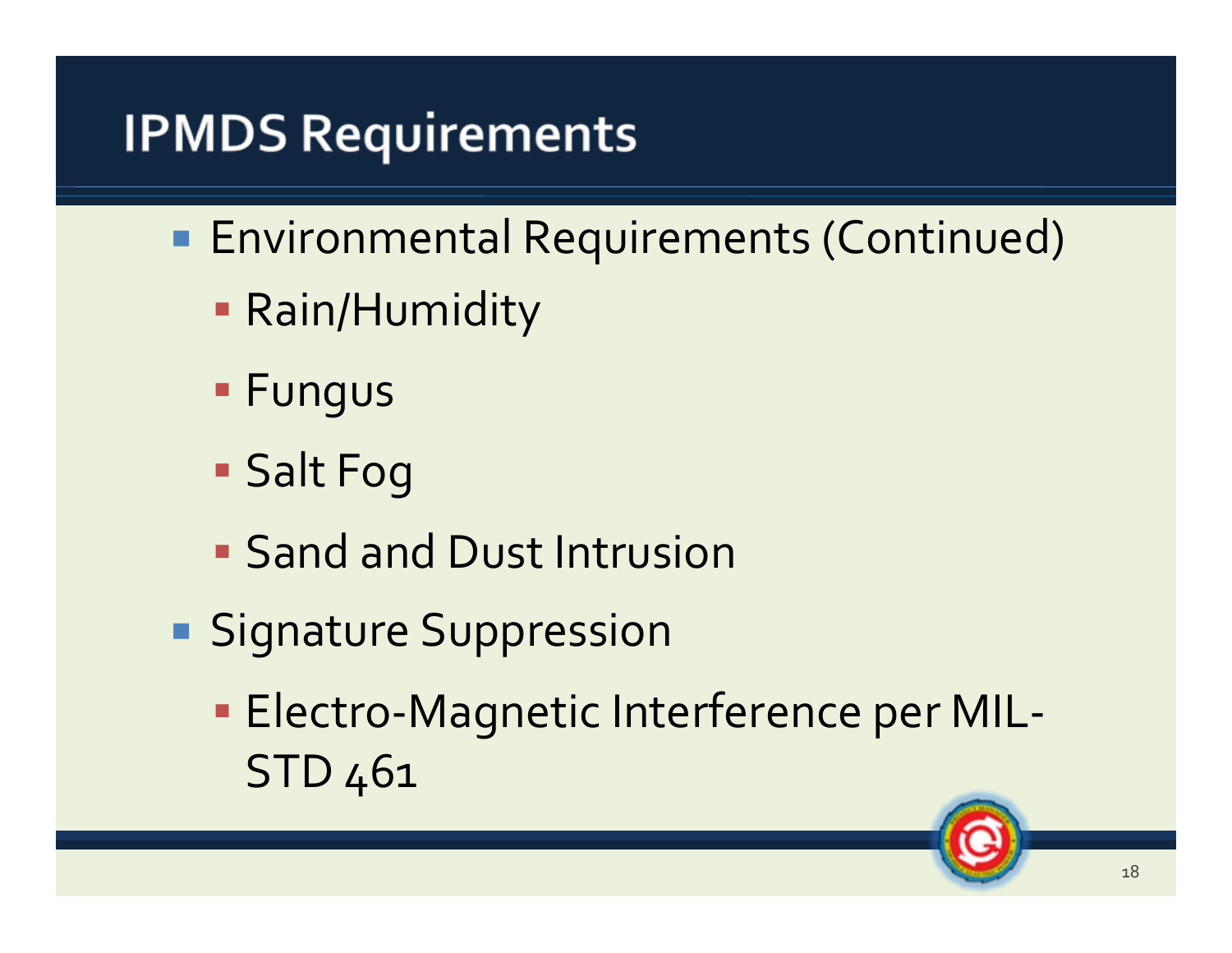As stated in the DAC mission, it is the intent to develop, test and procure the **IPMDS** systems at the conclusion of this program.

| Year <sub>1</sub>                 | <b>Year 2</b>           | Year <sub>3</sub> |
|-----------------------------------|-------------------------|-------------------|
| Design &<br>Development           | Test &<br>Evaluation    | Procure-<br>ment  |
| Potential <<br><b>Down-Select</b> | Down-4<br><b>Select</b> |                   |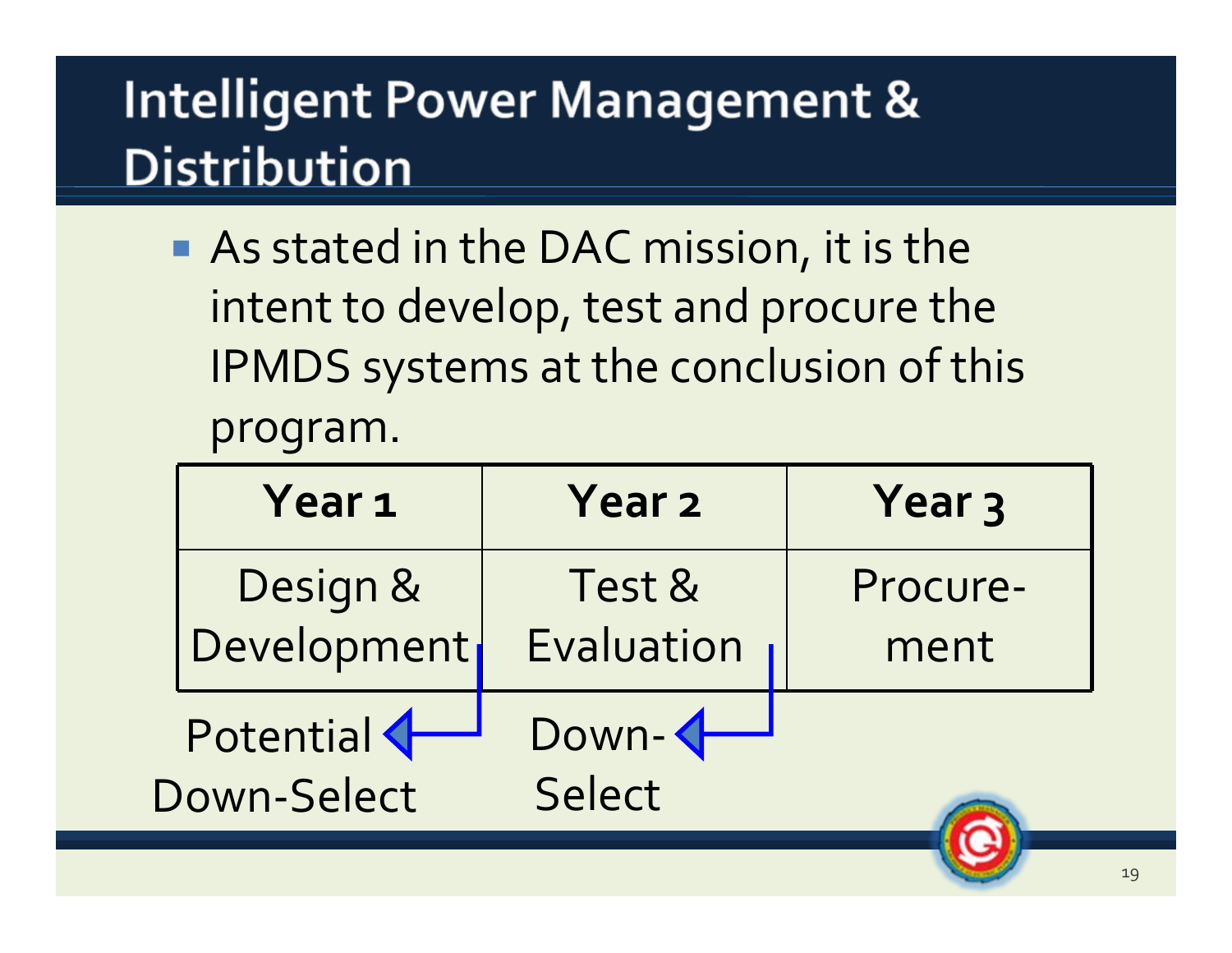#### **Bridge to the HI Power Program**

#### *Hybrid Intelligent Power Program Objective*

Develop and validate <sup>a</sup> standard tactical intelligent power managemen<sup>t</sup> architecture that incorporates source management, demand management, and transient managemen<sup>t</sup> with plug and play capability to accep<sup>t</sup> any type of available power source while allowing interoperability with legacy equipment.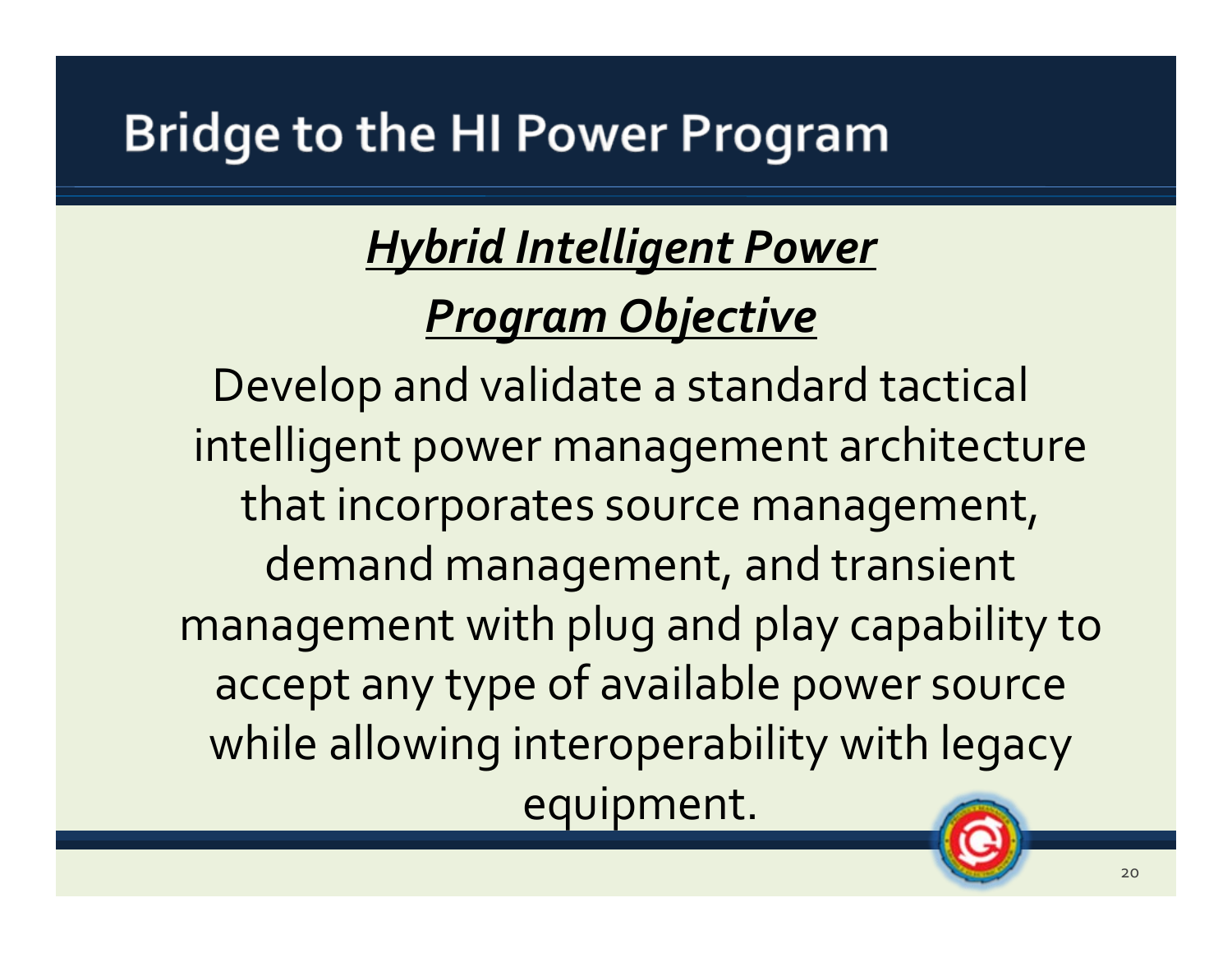#### **Bridge to the HI Power Program**

- **IPM will enable some of the objectives** of the HI Power program including:
	- Demand management
- **Interoperability with legacy equipment In addition, IPM will enable full** utilization of power sources therefore reducing overall fuel consumption

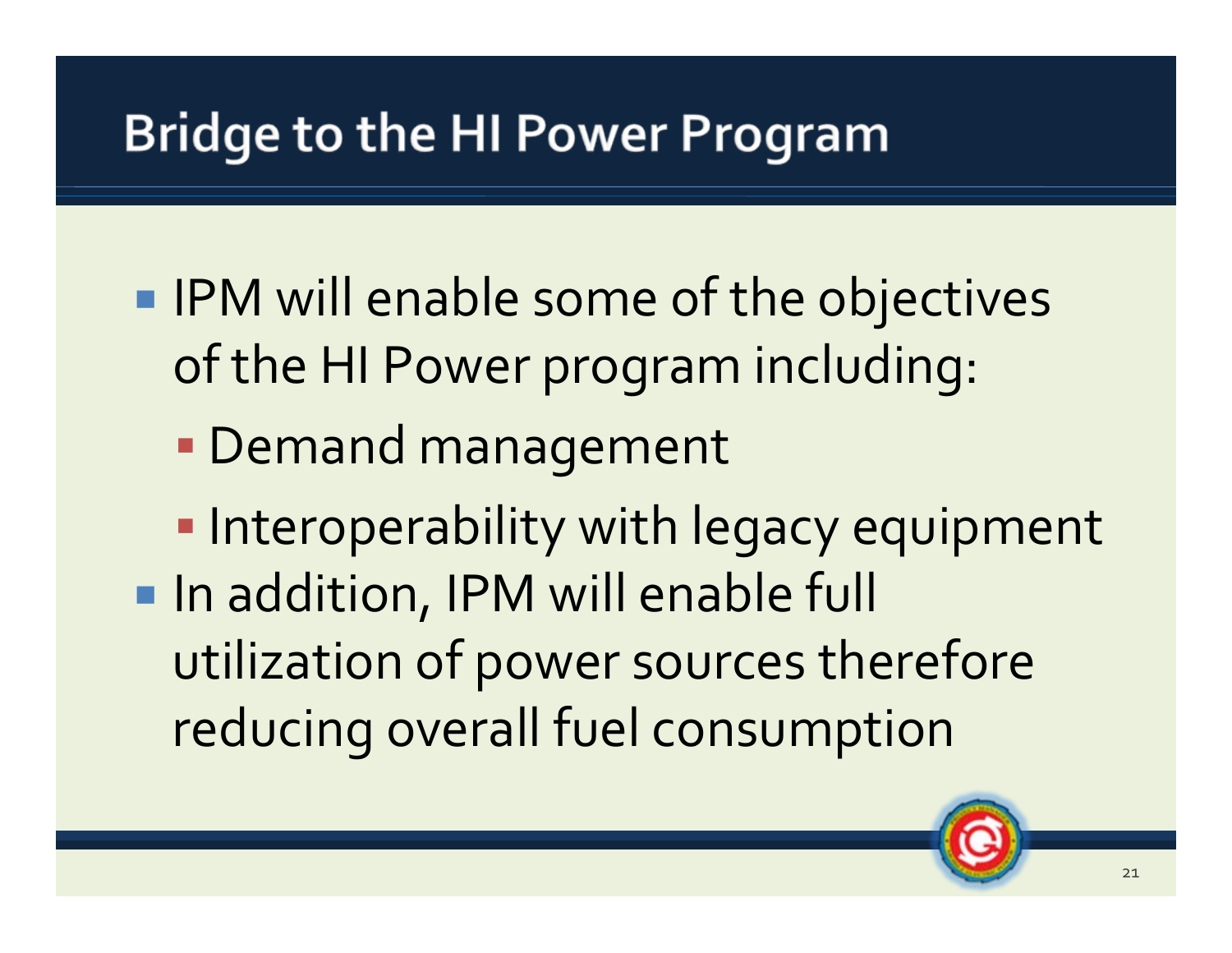#### **Summary**

# **Benefits of IPM**

- Reduced time to setup and establish ann effective power grid
- Perception of increased power availability
- Maintain high mission readiness
- Decreased fuel consumption
- p. **Safety features to protect Warfighters**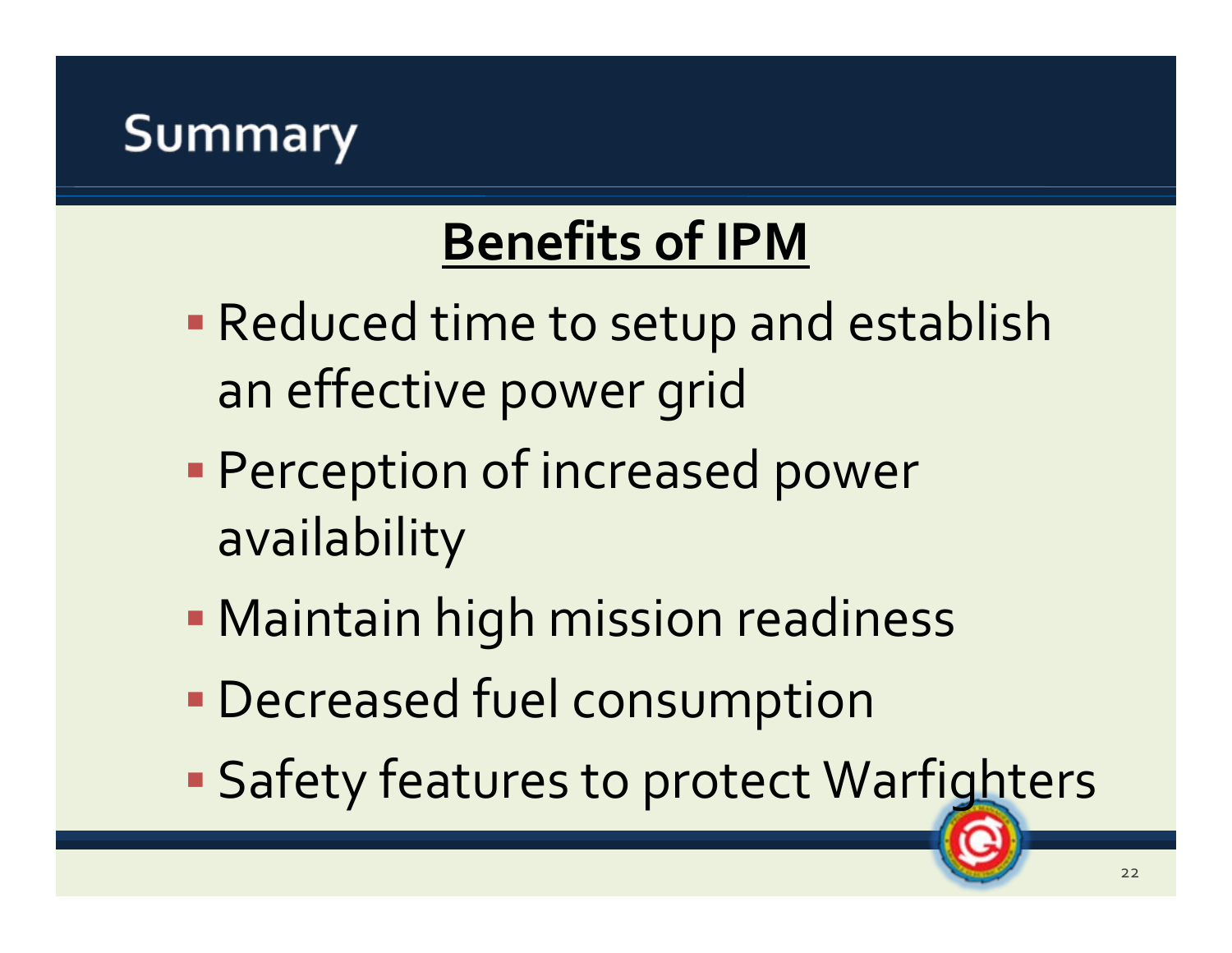#### **Summary**

Overall IPM will reduce the training burden on the Warfighter, increase reliability of the power grid, decrease critical mission equipment failures, increase the safety of the power grid and create <sup>a</sup> more efficient use of power systems.